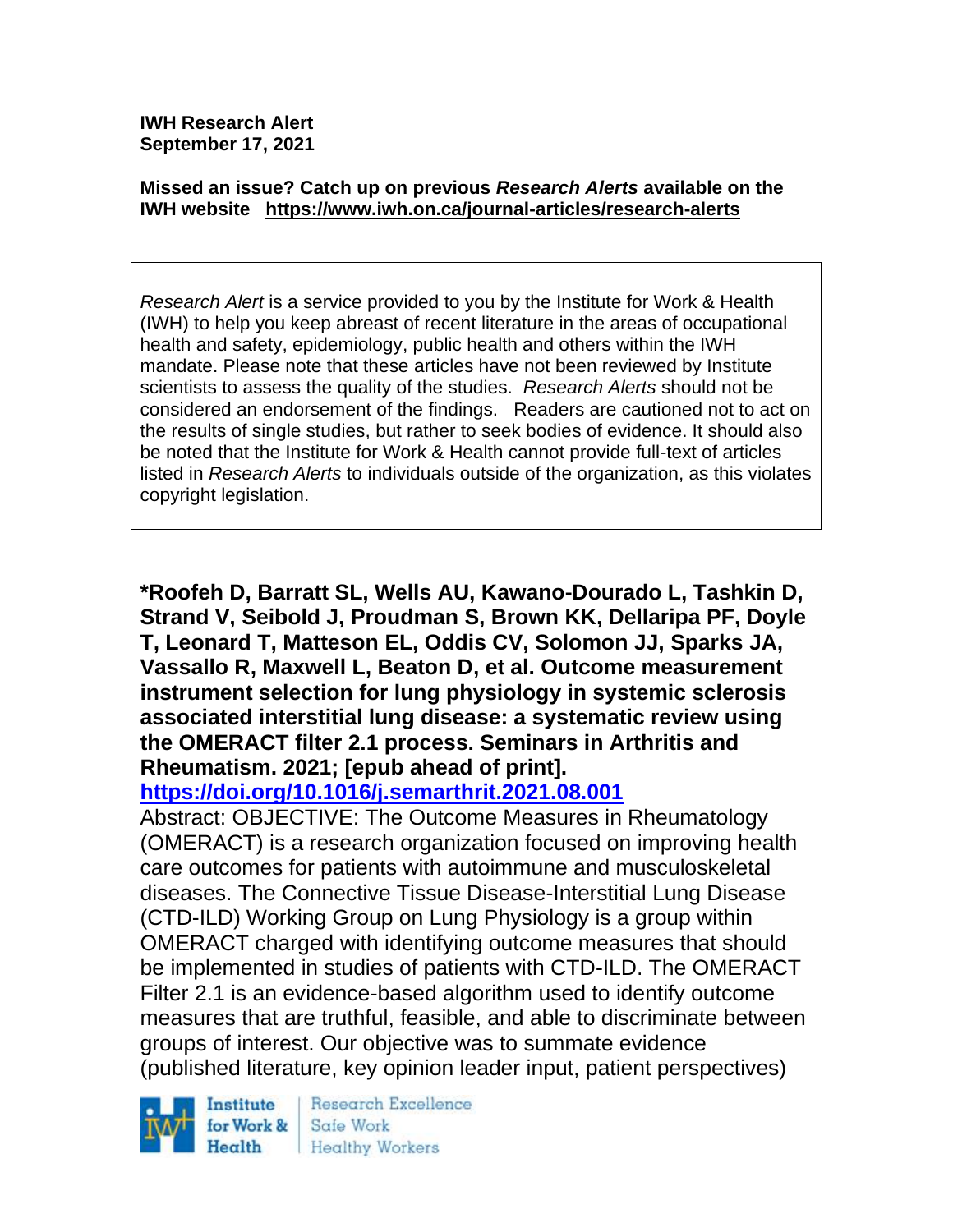that would influence the CTD-ILD Working Group's vote to accept or reject the use of two measures of lung physiology, the forced vital capacity (FVC) and the diffusion capacity of carbon monoxide (DLco) for use in randomized controlled trials (RTCs) and longitudinal observational studies (LOSs) involving patients with systemic sclerosis associated ILD (SSc-ILD). METHODS: Patient Research Partners (those afflicted with SSc-ILD) and the CTD-ILD Working Group on Lung Physiology were polled to assess their opinion on the FVC and DLco in terms of feasibility; the CTD-ILD Working Group was also queried on these instruments' face and content validity. We then conducted a systematic literature review to identify articles in the SSc-ILD population that assessed the following measurement properties of FVC and DLco: (1) construct validity, (2) test-retest reliability, (3) longitudinal construct validity, (4) clinical trial discrimination/sensitivity to detect change in clinical trials, and (5) thresholds of meaning. Results were summarized in a Summary of Measurement Properties (SOMP) table for each instrument. OMERACT CTD-ILD Working Group members discussed and voted on the strength of evidence supporting these two instruments and voted to endorse, provisionally endorse, or not endorse either instrument. RESULTS: Forty Patient Research Partners reported these two measures are feasible (are not an unnecessary burden or represent an infeasible longitudinal assessment of their disease). A majority of the 18 CTD-ILD Working Group members voted that both the FVC and DLco are feasible and have face and content validity. The systematic literature review returned 1,447 non-duplicated articles, of which 177 met eligibility for full text review. Forty-eight studies (13 RCTs, 35 LOSs) were included in the qualitative analysis. The FVC SOMP table revealed high quality, consistent data with evidence of good performance for all five measurement properties, suggesting requisite published evidence to proceed with endorsement. The DLco SOMP table showed a lack of data to support test-retest reliability and inadequate evidence to support clinical trial discrimination. There was unanimous agreement (15 [100%]) among voting CTD-ILD Working Group members to endorse the FVC as an instrument for lung physiology in RCTs and LOSs in SSc-ILD. Based on currently available evidence, DLco did not meet the OMERACT criteria and is not recommended for use in RCTs to represent lung physiology of SSc-ILD. The OMERACT Technical

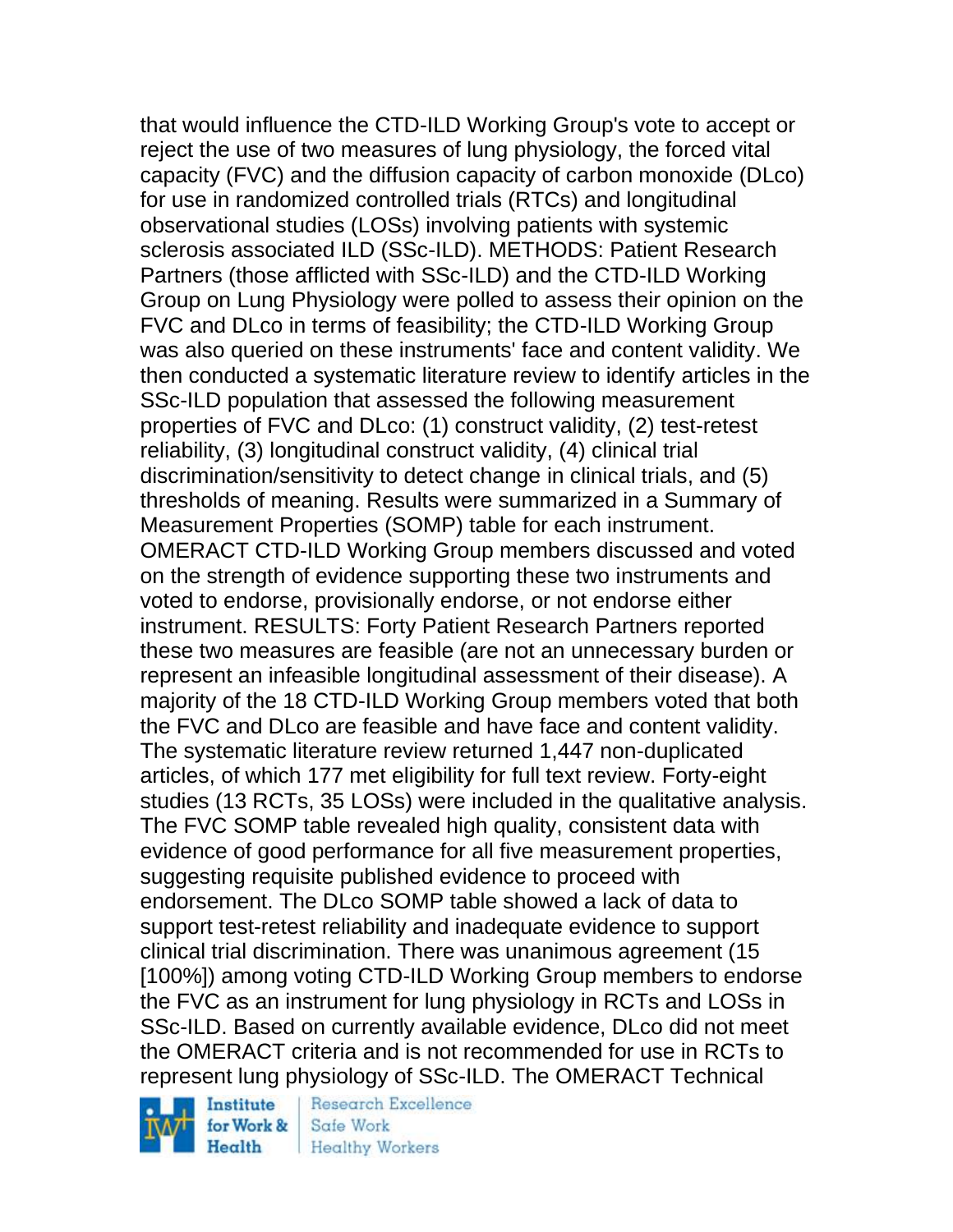Advisory Group agreed with these decisions. CONCLUSION: The OMERACT Filter 2.1 was successfully applied to the domain of lung physiology in patients with SSc-ILD. The FVC was endorsed for use in RCTs and LOSs based on the Working Group's vote; DLco was not endorsed

### **Andersen LP, Elklit A, and Pihl-Thingvad J. Work-related violence and organizational commitment among health care workers: does supervisor's support make a difference? International Archives of Occupational & Environmental Health. 2021; 94(7):1645-1657.**

# **<https://doi.org/10.1007/s00420-021-01749-0>**

Abstract: INTRODUCTION: Work-related threats and violence are major occupational hazards, with potentially serious consequences for both victims and the organization that employs them. Only a few studies have prospectively examined the mitigating effect of social support from supervisors on organizational commitment following exposure to work-related violence and threats. OBJECTIVE: This study aimed at examining the effect of immediate supervisor's support on affective commitment within 1, 3, 6 and 12months after exposure to violence and threats. METHODS: After exposure to work-related violence and threats, the employees received a questionnaire within the first month and after 3, 6 and 12months. Right after the incident, 398 employees filled out the questionnaire, and 138 employees answered the questionnaire at all four time points. Prospective associations and mean differences between groups were calculated using linear mixed models. RESULTS: Employees receiving very high levels of social support from supervisors immediately after being exposed to work-related violence or threats had a significantly higher level of organizational commitment across all four time points when compared to the group experiencing middle/low levels of support. Furthermore, at 1- and 3 month follow-up employees receiving very high levels of social support from supervisors following work-related violence and threats reported significantly higher levels of commitment than did the group with high levels of social support from supervisors. CONCLUSION: Organizations should enhance the availability of social support from supervisors for employees experiencing work-related violence and threats. Training of supervisors to be very much concerned about

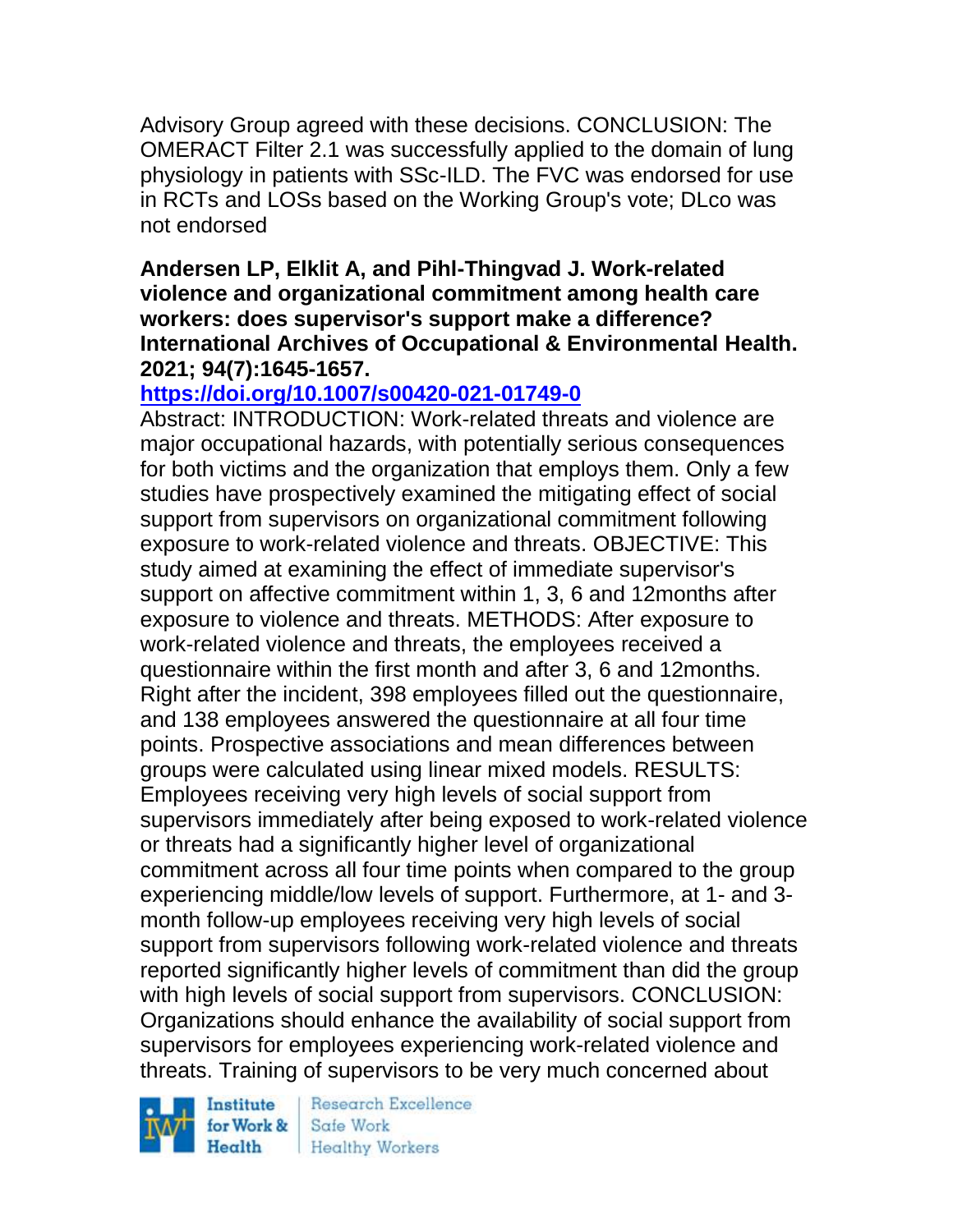employees exposed to work-related violence may be of critical importance to both the health and work outcomes of employees

## **Boudigaard SH, Schlunssen V, Vestergaard JM, Sondergaard K, Toren K, Peters S, et al. Occupational exposure to respirable crystalline silica and risk of autoimmune rheumatic diseases: a nationwide cohort study. International Journal of Epidemiology. 2021; 50(4):1213-1226.**

**<https://doi.org/10.1093/ije/dyaa287> [open access]**

Abstract: Background: Exposure to respirable crystalline silica is suggested to increase the risk of autoimmune rheumatic diseases. We examined the association between respirable crystalline silica exposure and systemic sclerosis, rheumatoid arthritis, systemic lupus erythematosus and small vessel vasculitis. Methods: In a cohort study of the total Danish working population, we included 1 541 505 male and 1 470 769 female workers followed since entering the labour market 1979-2015. Each worker was annually assigned a level of respirable crystalline silica exposure estimated with a quantitative job exposure matrix. We identified cases of autoimmune rheumatic diseases in a national patient register and examined sex-specific exposure-response relations by cumulative exposure and other exposure metrics. Results: We identified 4673 male and 12 268 female cases. Adjusted for age and calendar year, men exposed to high levels of respirable crystalline silica compared with non-exposed showed increased incidence rate ratio (IRR) for the four diseases combined of 1.53 [95% confidence interval (CI): 1.39-1.69], for systemic sclerosis of 1.62 (1.08-2.44) and rheumatoid arthritis of 1.57 (1.41-1.75). The overall risk increased with increasing cumulative exposure attained since entering the workforce [IRR: 1.07 (1.05-1.09) per 50 µg/m3-years]. Female workers were less exposed to respirable crystalline silica, but showed comparable risk patterns with overall increased risk with increasing cumulative exposure [IRR: 1.04 (0.99-1.10) per 50 µg/m3-years]. Conclusions: This study shows an exposure-dependent association between occupational exposure to respirable crystalline silica and autoimmune rheumatic diseases and thus suggests causal effects, most evident for systemic sclerosis and rheumatoid arthritis.

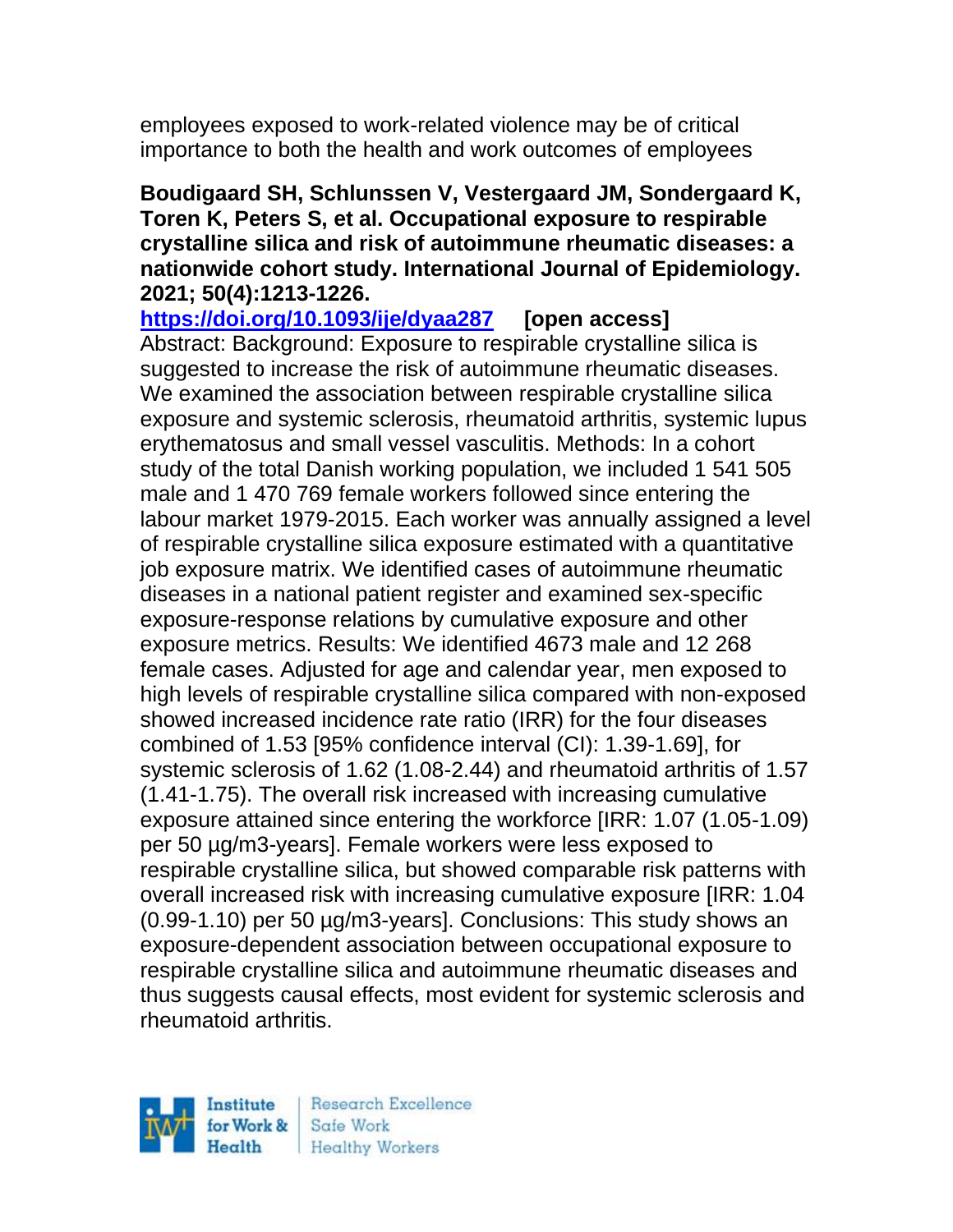## **Ding R, Dardas A, Wang L, and Williams A. Improving the workplace experience of caregiver-employees: a time-series analysis of a workplace intervention. Safety and Health at Work. 2021; 12(3):296-303.**

## **<https://doi.org/10.1016/j.shaw.2020.12.003>**

Abstract: BACKGROUND: Rapid population aging in developed countries has resulted in the working-age population increasingly being tasked with the provision of informal care. METHODS: An educational intervention was delivered to 21 carer-employees employed at a Canadian University. Work role function, job security, schedule control, work-family conflict, family work conflict, and supervisor and coworker support were measured as part of an aggregated workplace experience score. This score was used to measure changes pre/post intervention and at a follow-up period approximately 12 months post intervention. Three random intercept models were created via linear mixed modeling to illustrate changes in participants' workplace experience across time. RESULTS: All three models reported statistically significant random and fixed effects intercepts, with a positive coefficient of change. CONCLUSION: This suggests that the intervention demonstrated an improvement of the workplace experience score for participants over time, with the association particularly strong immediately after intervention

## **Dolev N, Itzkovich Y, and Fisher-Shalem O. A call for transformation: Exit, Voice, Loyalty and Neglect (EVLN) in response to workplace incivility. Work. 2021; 69(4):1271-1282. <https://doi.org/10.3233/WOR-213548>**

Abstract: BACKGROUND: Interrelations between incivility and its precursors or consequences, as well as the role of these interrelations in employees' reactions to incivility are still poorly understood. OBJECTIVE: The purpose of the present study was to assess different reactions to workplace incivility while identifying specific and individual-based appraisals and emotions associated with these reactions. METHOD: A qualitative research approach using semi-structured in-depth interviews, with a sample of 42 employees in a beverage manufacturing corporation in Israel to capture employees' voices regarding their incivility experiences. RESULTS: Analysis of the interviews indicated four reactioncategories: (1) Exit; (2) Voice; (3) Loyalty; and (4) Neglect, in line with

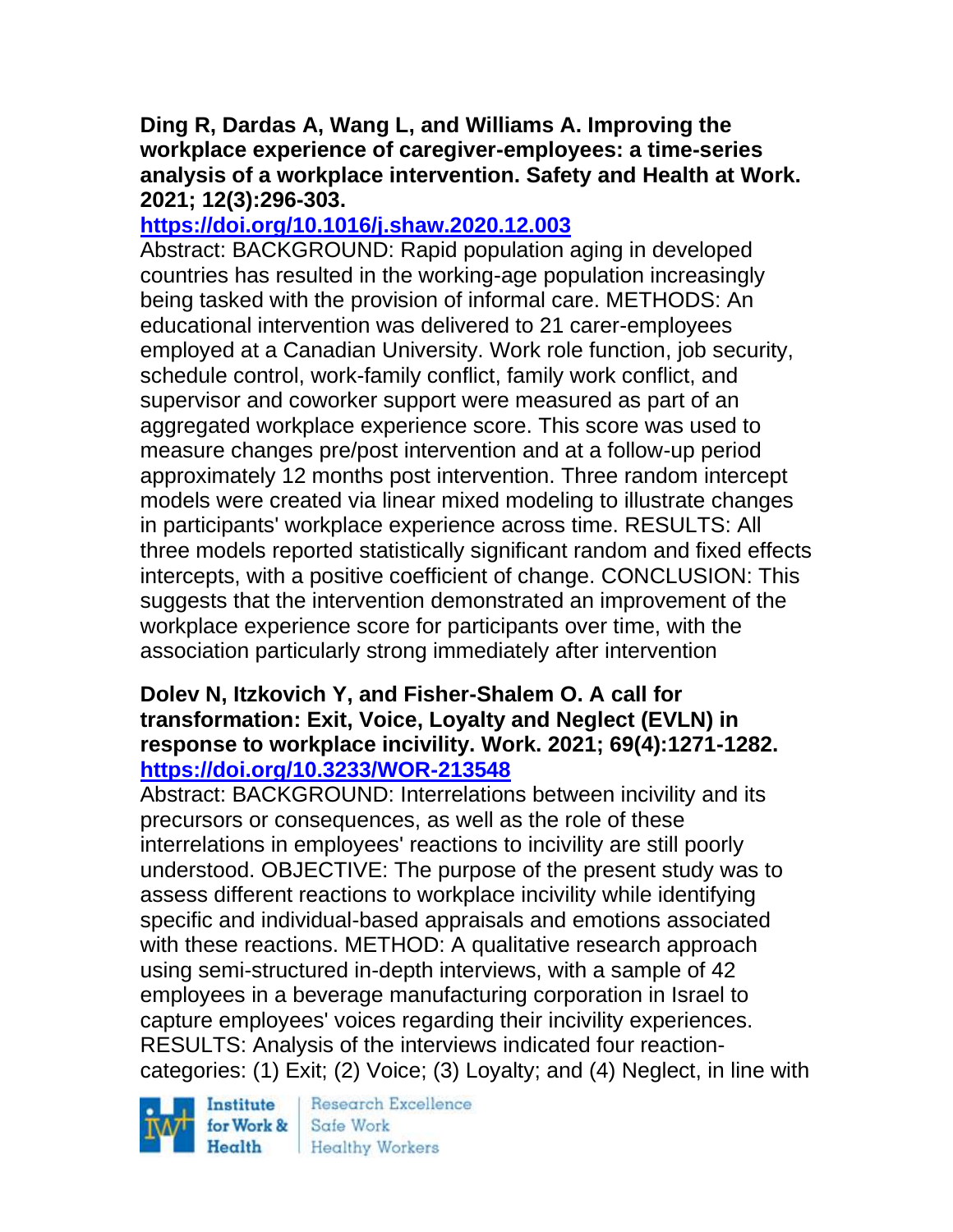the theoretical EVLN model for describing reactions to stressful conditions. In particular, the interviews revealed a dynamic reaction process and suggested that intentionality of reaction provides a third, new dimension. Additionally, an underlying emotional process rooted in appraisals and aroused emotions was evident in each of the reactions. CONCLUSIONS: Organizations that wish to reduce incivility events may wish to examine the emotions of targets of incivility, explore the underlying appraisals associated with these emotions, and be mindful of the dynamic and highly individual reaction processes involved

## **Dorner TE, Mittendorfer-Rutz E, Helgesson M, Lallukka T, Ervasti J, Pazarlis K, et al. Diagnosis-specific work disability before and after lumbar spine decompression surgery: a register study from Sweden. International Journal of Environmental Research and Public Health. 2021; 18(17):8937.**

**<https://doi.org/10.3390/ijerph18178937> [open access]** Abstract: Low back pain (LBP) patients undergoing lumbar spine decompression surgery (LSDS) often suffer from multi-comorbidity and experience high work disability. This study aimed to identify diagnosis-specific work disability patterns in all LBP-patients before and after LSDS during 2008-2010, that were aged 19-60 years and living in Sweden ( $n = 10,800$ ) and compare these patterns to LBPpatients without LSDS ( $n = 109,179$ ), and to matched individuals without LBP ( $n = 472,191$ ). Work disability days (long-term sickness absence (LTSA), disability pension (DP)) during the three years before to three years after the cohort's entry date were identified by generalised estimating equations. LBP-patients undergoing LSDS had higher overall work disability during the three years following surgery (LTSA: 23.6%, DP: 6.3%) than LBP-patients without LSDS (LTSA: 19.5%, DP: 5.9%), and those without LBP (LTSA: 7.9%, DP: 1.7%). Among patients undergoing LSDS, the prevalence of work disability due to dorsopathies increased from 20 days three years before surgery to 70 days in the year after and attenuated to 30 days in the third year following surgery. Work disability for other diagnoses remained stable at a low level in this group (<10 days annually). LBPpatients undergoing LSDS have an unfavourable long-term work disability prognosis, primarily due to dorsopathies. Decompression

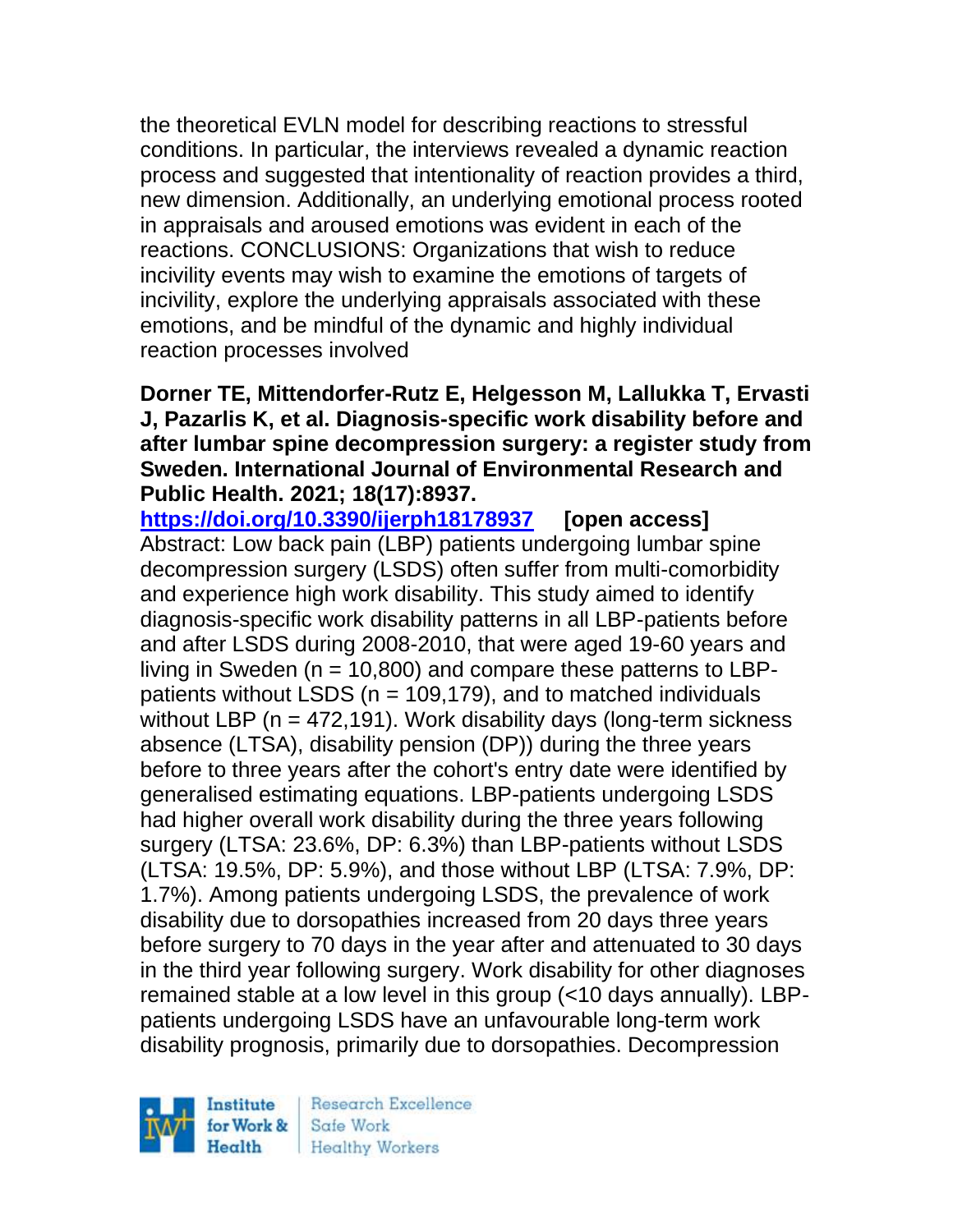surgery seemed to restrict further inclines in work disability in the long run

**Grytnes R, Nielsen ML, Jorgensen A, and Dyreborg J. Safety learning among young newly employed workers in three sectors: a challenge to the assumed order of things. Safety Science. 2021; 143:105417.**

**<https://doi.org/10.1016/j.ssci.2021.105417>** 

**Guler MA, Guler K, Guneser Gulec M, and Ozdoglar E. Working from home during a pandemic: investigation of the impact of COVID-19 on employee health and productivity. Journal of Occupational & Environmental Medicine. 2021; 63(9):731-741. <https://doi.org/10.1097/JOM.0000000000002277>** 

Abstract: Objective: To determine ergonomic problems when working from home during the COVID-19 pandemic with regard to musculoskeletal pain, sleep conditions, physical activity, resting, equipment, and productivity. Methods: In this cross-sectional study, office workers who switched to working from home during the COVID-19 pandemic participated in an online survey ( $n = 194$ ). The data were interpreted using descriptive and multivariate regression analysis. Results: A significant increase in back pain was revealed (P < 0.001). Significant weight gain was observed (P < 0.001) connected to a decrease in physical activity and an increase in the consumption of junk food. Despite the negative health impact, participants selfreported an increase in productivity. Conclusion: The self-reported productivity was higher during the working from home, but a declining trend in employee health can be observed including low back pain and weight gain.

#### **Henmi M, Hattori S, and Friede T. A confidence interval robust to publication bias for random-effects meta-analysis of few studies. Research Synthesis Methods. 2021; 12(5):674-679. <https://doi.org/10.1002/jrsm.1482>**

Abstract: In meta-analyses including only few studies, the estimation of the between-study heterogeneity is challenging. Furthermore, the assessment of publication bias is difficult as standard methods such as visual inspection or formal hypothesis tests in funnel plots do not provide adequate guidance. Previously, Henmi and Copas (Statistics

Institute Health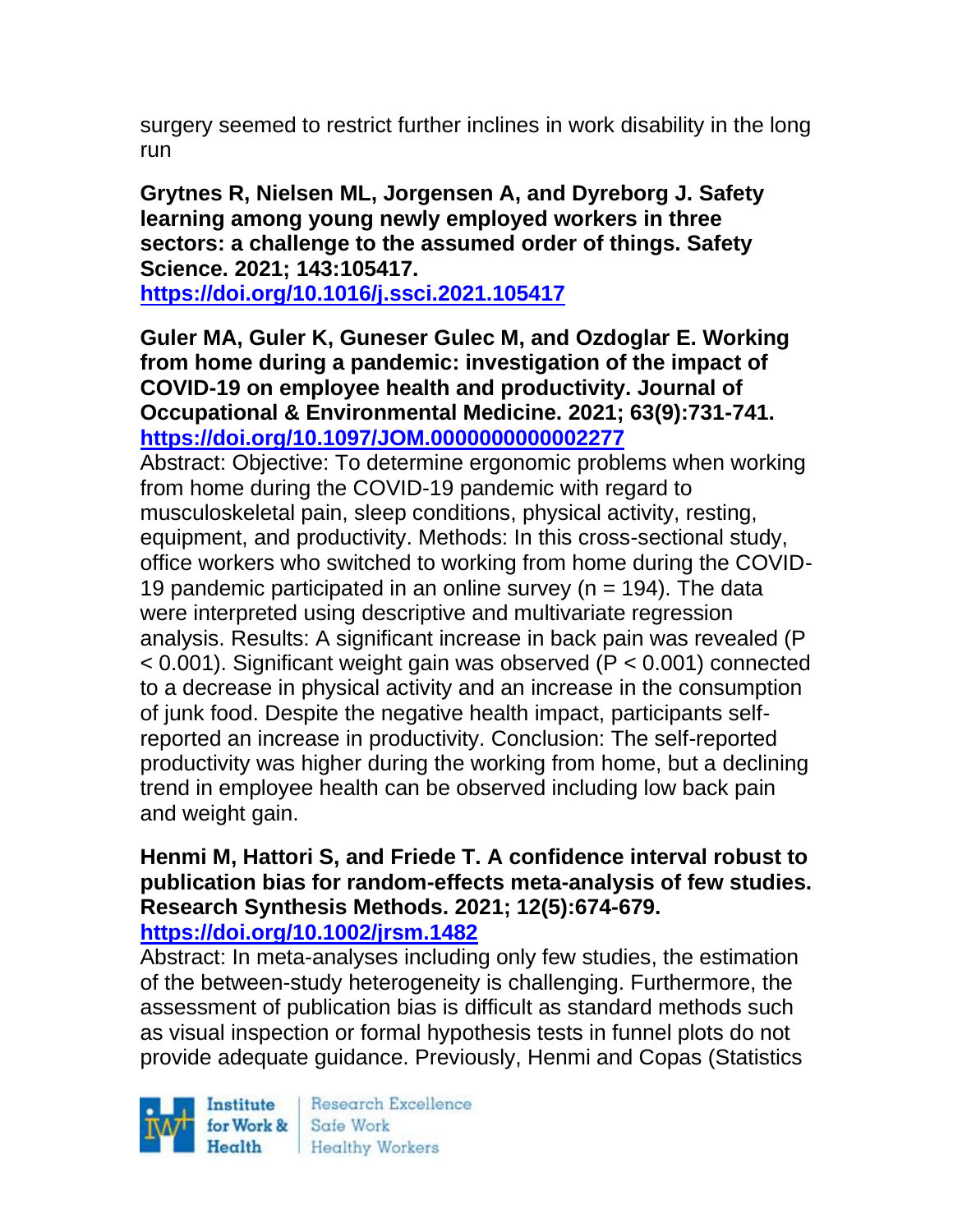in Medicine 2010, 29: 2969-2983) proposed a confidence interval for the overall effect in random-effects meta-analysis that is robust to publication bias to some extent. As is evident from their simulations, the confidence intervals have improved coverage compared with standard methods. To our knowledge, the properties of their method have never been assessed for meta-analyses including fewer than five studies. In this manuscript, we propose a variation of the method by Henmi and Copas employing an improved estimator of the between-study heterogeneity, in particular when dealing with few studies only. In a simulation study, the proposed method is compared to several competitors. Overall, we found that our method outperforms the others in terms of coverage probabilities

**Kodithuwakku Arachchige SNK, Chander H, Knight AC, Burch V, and Carruth DW. Occupational falls: interventions for fall detection, prevention and safety promotion. Theoretical Issues in Ergonomics Science. 2021; 22(5):603-618. <https://doi.org/10.1080/1463922X.2020.1836528>** 

**Metzendorf MI and Featherstone RM. Evaluation of the comprehensiveness, accuracy and currency of the Cochrane COVID-19 Study Register for supporting rapid evidence synthesis production. Research Synthesis Methods. 2021; 12(5):607-617.** 

**<https://doi.org/10.1002/jrsm.1501> [open access]** Abstract: The Cochrane COVID-19 Study Register (CCSR) is a public, continually updated database of COVID-19 study references. The aim of this study-based register is to support rapid and living evidence synthesis, including an evidence ecosystem of COVID-19 research (CEOsys). In November and December 2020, we conducted an evaluation of the CCSR for CEOsys, measured its performance and identified areas for improvement. For the evaluation we generated a purposive sample of 286 studies from 20 reviews to calculate the CCSR's comprehensiveness (sensitivity), accuracy (correctly classified and linked studies) and currency (time to publish and process references). Our sample showed that the CCSR had an overall comprehensiveness of 77.2%, with the highest coverage for interventional studies (94.4%). The study register had 100% coverage for trial registry records, 86.5% for journal articles and

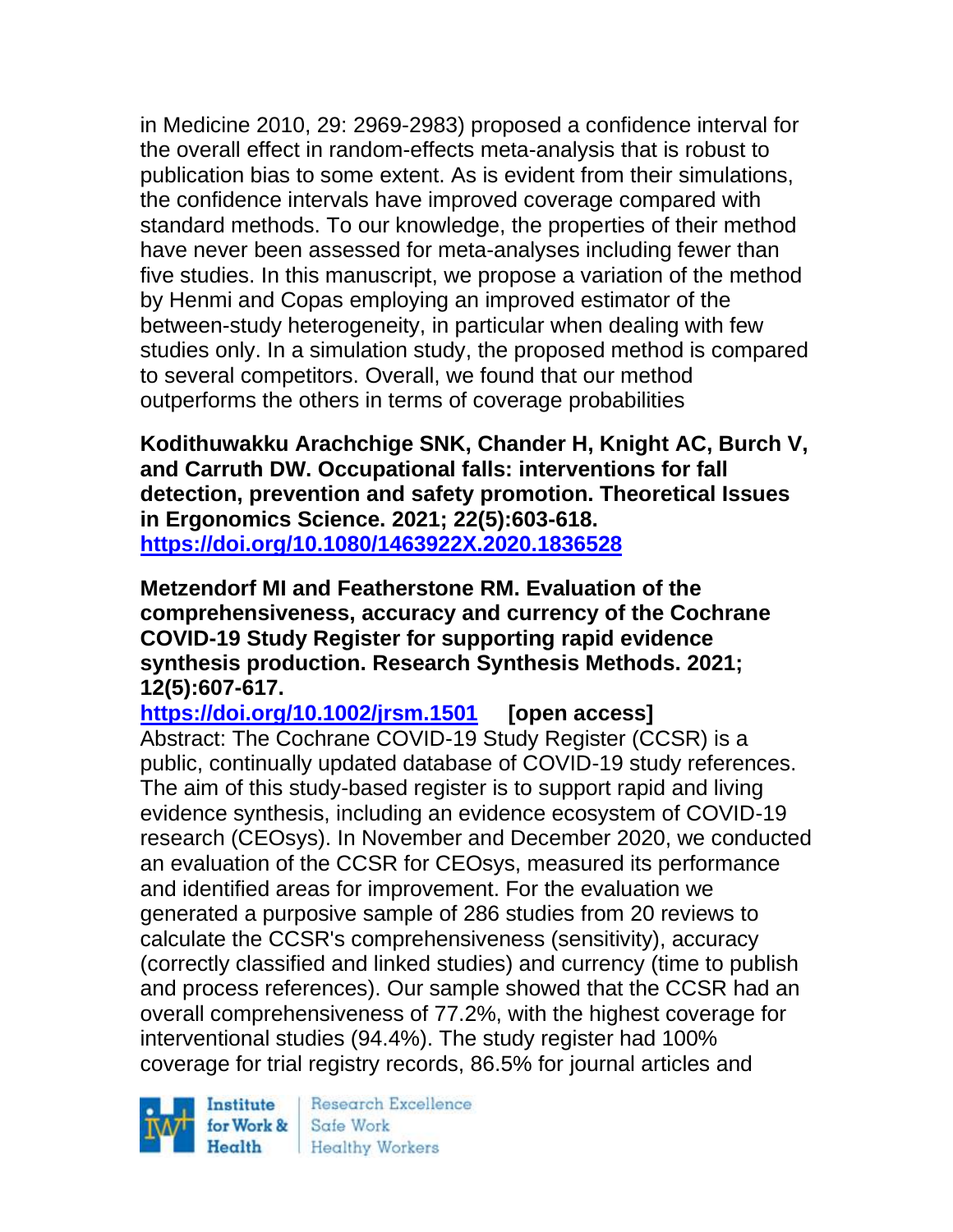52.4% for preprints. A total of 98.3% of references were correctly classified with regard to study type, and 93.4% with regard to study aim. A total of 89% of studies were correctly linked. A total of 81.4% of references were published to the register in under 30 days, with 0.5 day (median) for trial registry records, 2 days for journal articles and 56 days for preprints. The CCSR had high comprehensiveness, accurate study classifications and short publishing times for journal articles and trial registry records in the sample. We identified that coverage and publishing time for preprints needed improvement. Finally, the evaluation illustrated the value of a study-based register for identifying additional study references for analysis in evidence synthesis.

#### **Montero-Moraga JM, Buron A, Sala M, Santia P, Lupia M, Beltran A, et al. Impact and management of COVID-19 among healthcare workers in two acute care hospitals and two associated longterm care centres in Barcelona, Spain. Journal of Occupational & Environmental Medicine. 2021; 63(9):e586-e591. <https://doi.org/10.1097/JOM.0000000000002290>**

Abstract: OBJECTIVE: To describe the characteristics of COVID-19 related episodes in healthcare workers (HCW) of two hospitals. METHODS: Prospective study of HCW with COVID-like symptoms and/or who were close contacts of confirmed COVID-19. The percentage of positive PCRs among those with symptoms was calculated, and symptom's positive predictive value and negative predictive value. The characteristics of contacts were described, as well as the secondary clinical attack rate. RESULTS: We registered 1222 episodes of HCW with COVID-like symptoms; 340 (27.8%) had a positive PCR. In 885 episodes, a HCW was a close contact of a confirmed case. In 45.5% of these, the HCW had contact with another HCW. The secondary clinical attack rate of contacts of HCW was 14.5%. CONCLUSION: We found a high prevalence of disease and transmission between HCW during the first wave of the SARS-CoV-2 pandemic

#### **Papakonstantinou D. Work disability and rheumatoid arthritis: predictive factors. Work. 2021; 69(4):1293-1304. <https://doi.org/10.3233/WOR-213550>**

Abstract: BACKGROUND: Rheumatoid arthritis is often associated

Institute for Work & Safe Work

Research Excellence Health Healthy Workers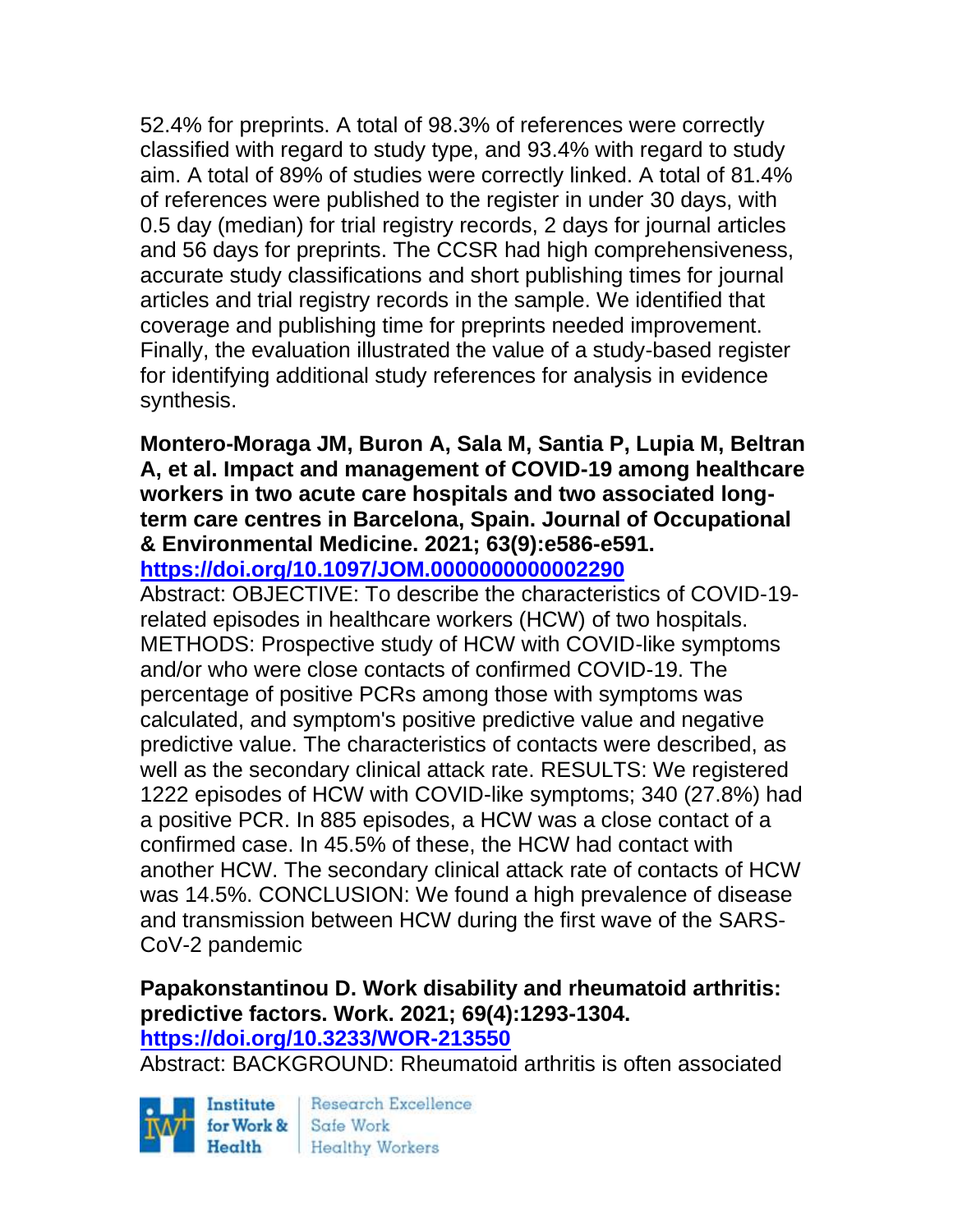with work disability, a term used to describe the inability to be or to remain employed. Work disability is a common implication of rheumatoid arthritis. OBJECTIVE: This review aims to identify and analyze the predictive factors of work disability among patients with rheumatoid arthritis, as well as to group these factors into broader categories, based on the most current studies in this field. METHODS: An electronic search was conducted using Google Scholar, MEDLINE and PsycINFO databases. Eighty-six international journal articles were finally selected. RESULTS: The results suggest that occupational, personal, medical and societal factors are the main predictive categories of work disability for people with rheumatoid arthritis. CONCLUSIONS: Medical progress has had a positive effect on the development and the rates of work disability among patients with RA. Work disability is, however, not only defined by medical factors. Occupational, personal and societal factors interact with each other and affect the development of work disability in RA. The results of this review emphasize the need for medical and vocational therapy interventions, social support and state policies that target the work status of patients with RA. Future holistic research approaches to the field are required for a complete picture and concrete solutions with the aim of keeping patients with RA employed

### **Rollins AL, Eliacin J, Russ-Jara AL, Monroe-Devita M, Wasmuth S, Flanagan ME, et al. Organizational conditions that influence work engagement and burnout: a qualitative study of mental health workers. Psychiatric Rehabilitation Journal. 2021; 44(3):229-237.**

## **<https://doi.org/10.1037/prj0000472>**

Abstract: Objective: Clinician burnout in healthcare is extensive and of growing concern. In mental health and rehabilitation settings, research on interventions to improve burnout and work engagement is limited and rarely addresses organizational drivers of burnout. This study sought to elaborate on the organizational influence of burnout and work engagement in mental health. Methods: We randomly selected 40 mental health clinicians and managers who were participating in a burnout intervention and conducted semi-structured interviews to understand their views of organizational conditions impacting burnout and work engagement. Data were analyzed using a thematic analytical approach. Results: Analyses yielded three major

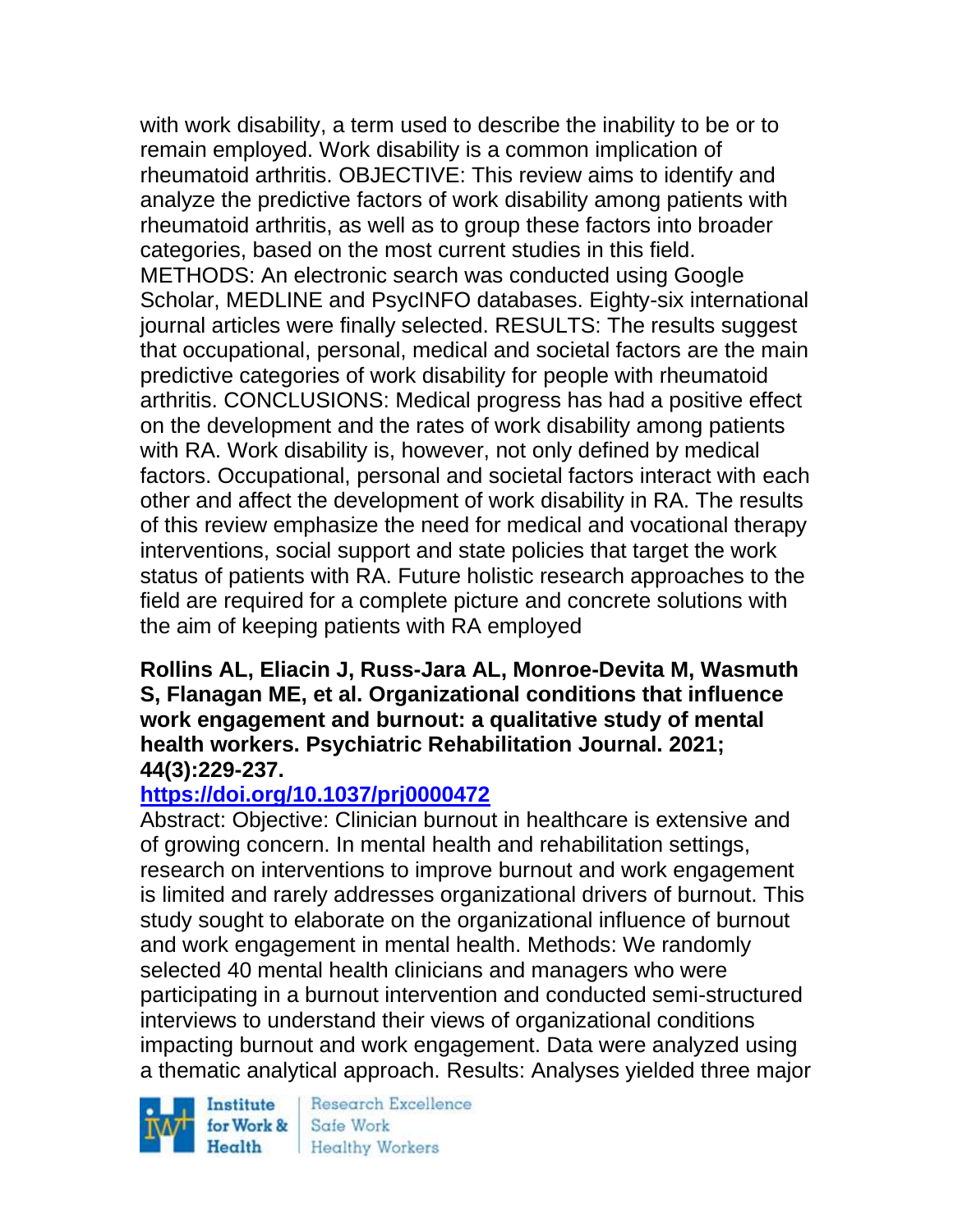themes where organizational contexts might reduce burnout and increase work engagement: (a) a work culture that prioritizes personcentered care over productivity and other performance metrics, (b) robust management skills and practices to overcome bureaucracy, and (c) opportunities for employee professional development and self-care. Participants also referenced three levels of the organizational context that they believed influenced burnout and work engagement: front-line supervisors and program managers, organizational executive leadership, and the larger health system. Conclusions and Implications for Practice: Findings point to several possible targets of intervention at various organizational levels that could guide the field toward more effective ways to reduce burnout and improve work engagement. (PsycInfo Database Record (c) 2021 APA, all rights reserved)

**Sato K, Sakata R, Murayama C, Yamaguchi M, Matsuoka Y, and Kondo N. Changes in work and life patterns associated with depressive symptoms during the COVID-19 pandemic: an observational study of health app (CALO mama) users. Occupational & Environmental Medicine. 2021; 78(9):632-637. <https://doi.org/10.1136/oemed-2020-106945> [open access]** Abstract: Background: During the COVID-19 pandemic, many people refrained from going out, started working from home (WFH), and suspended work or lost their jobs. This study examines how such pandemic-related changes in work and life patterns were associated with depressive symptoms. Methods: An online survey among participants who use a health app called CALO mama was conducted from 30 April to 8 May 2020 in Japan. Participants consisted of 2846 users (1150 men (mean age=50.3) and 1696 women (mean age=43.0)) who were working prior to the government declaration of a state of emergency (7 April 2020). Their daily steps from 1 January to 13 May 2020 recorded by an accelerometer in their mobile devices were linked to their responses. Depressive symptoms were assessed using the Two-Question Screen. Results: On average, participants took 1143.8 (95% CI -1557.3 to -730.2) fewer weekday steps during the declaration period (from 7 April to 13 May). Depressive symptoms were positively associated with female gender (OR=1.58, 95% CI 1.34 to 1.87), decreased weekday steps (OR=1.22, 95% CI 1.03 to 1.45) and increased working hours (OR=1.73, 95% CI 1.32 to 2.26).

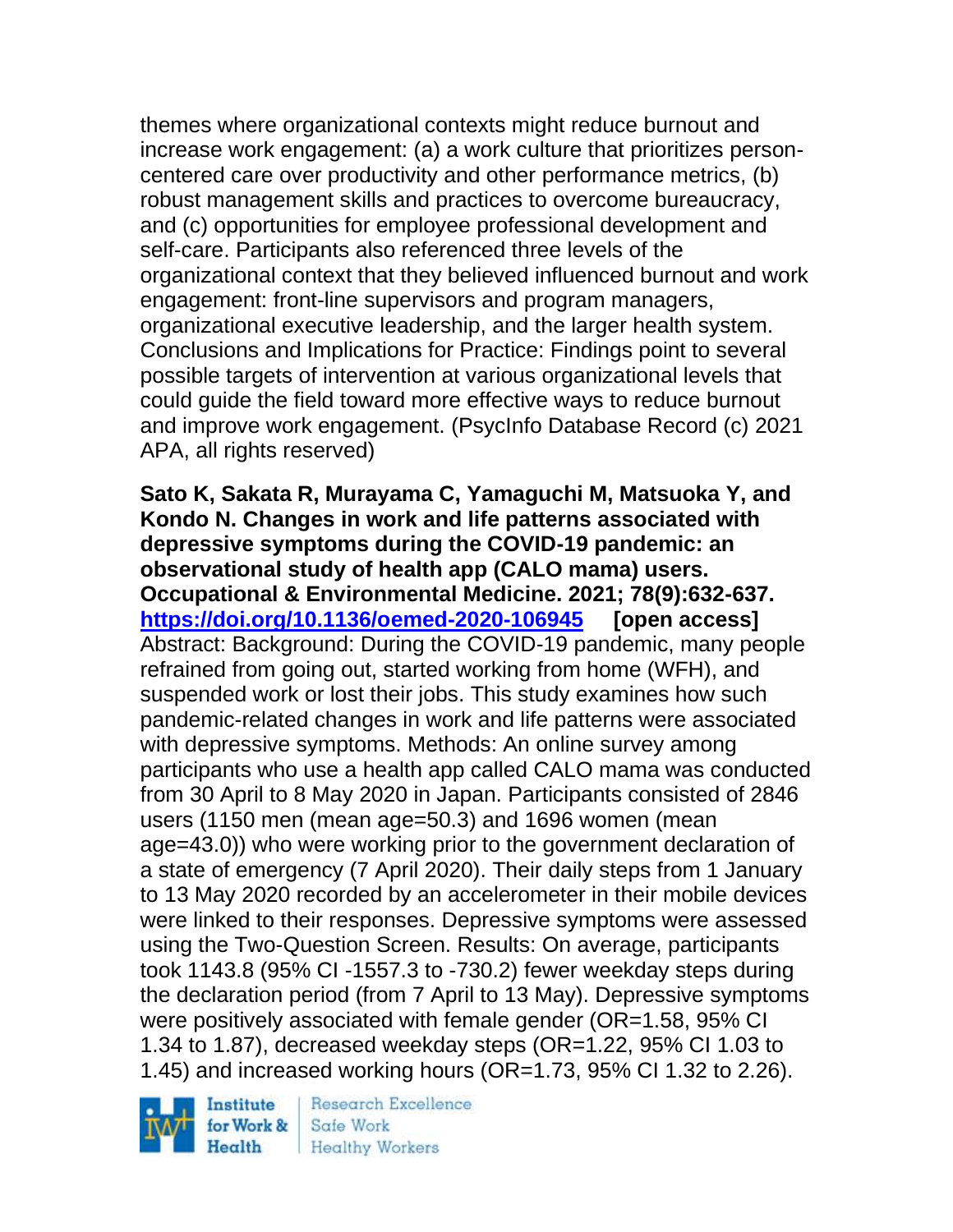Conversely, starting WFH was negatively associated with depressive symptoms (OR=0.83, 95% CI 0.69 to 0.99). Conclusions: Decreased weekday steps during the declaration period were associated with increased odds of depressive symptoms, but WFH may mitigate the risk in the short term. Further studies on the longitudinal effects of WFH on health are needed.

#### **Toccalino D, Colantonio A, and Chan V. Update on the epidemiology of work-related traumatic brain injury: a systematic review and meta-analysis. Occupational & Environmental Medicine. 2021; 78(10):769-776. <https://doi.org/10.1136/oemed-2020-107005>**

Abstract: BACKGROUND: Traumatic brain injury (TBI) is a public health concern that can occur in a range of contexts. Work-related TBI (wrTBI) is particularly concerning. Despite overall work-related injury claims decreasing, the proportion of claims that are wrTBI have increased, suggesting prevention and support of wrTBI requires ongoing attention. OBJECTIVES: This review aimed to provide updated information on the burden and risk factors of wrTBI among the working adult population. METHODS: Medline, Embase, PsycINFO, and Cumulative Index to Nursing and Allied Health Literature (CINAHL) were searched using a combination of TBI, work, and epidemiology text words and medical subject headings. Two reviewers independently assessed articles for inclusion. Metaanalyses were conducted to estimate prevalence and mortality of wrTBI and a narrative synthesis was conducted to provide additional context. RESULTS: Pooled proportions meta-analyses estimate that 17.9% of TBIs were work-related and 6.3% of work-related injuries resulted in TBI, with 3.6% of wrTBI resulting in death. Populations of wrTBI were predominantly male (76.2%) and were 40.4 years of age, on average. The most commonly reported industries for wrTBI were education and training, healthcare and social assistance, construction, manufacturing, and transportation. Falls, being struck by an object or person, motor vehicle collisions, and assaults were the most commonly reported mechanisms of wrTBI. CONCLUSIONS: A better understanding of the epidemiology of wrTBI can inform prevention and management strategies. This review highlights existing gaps, including a notable lack of sex or gender stratified data,

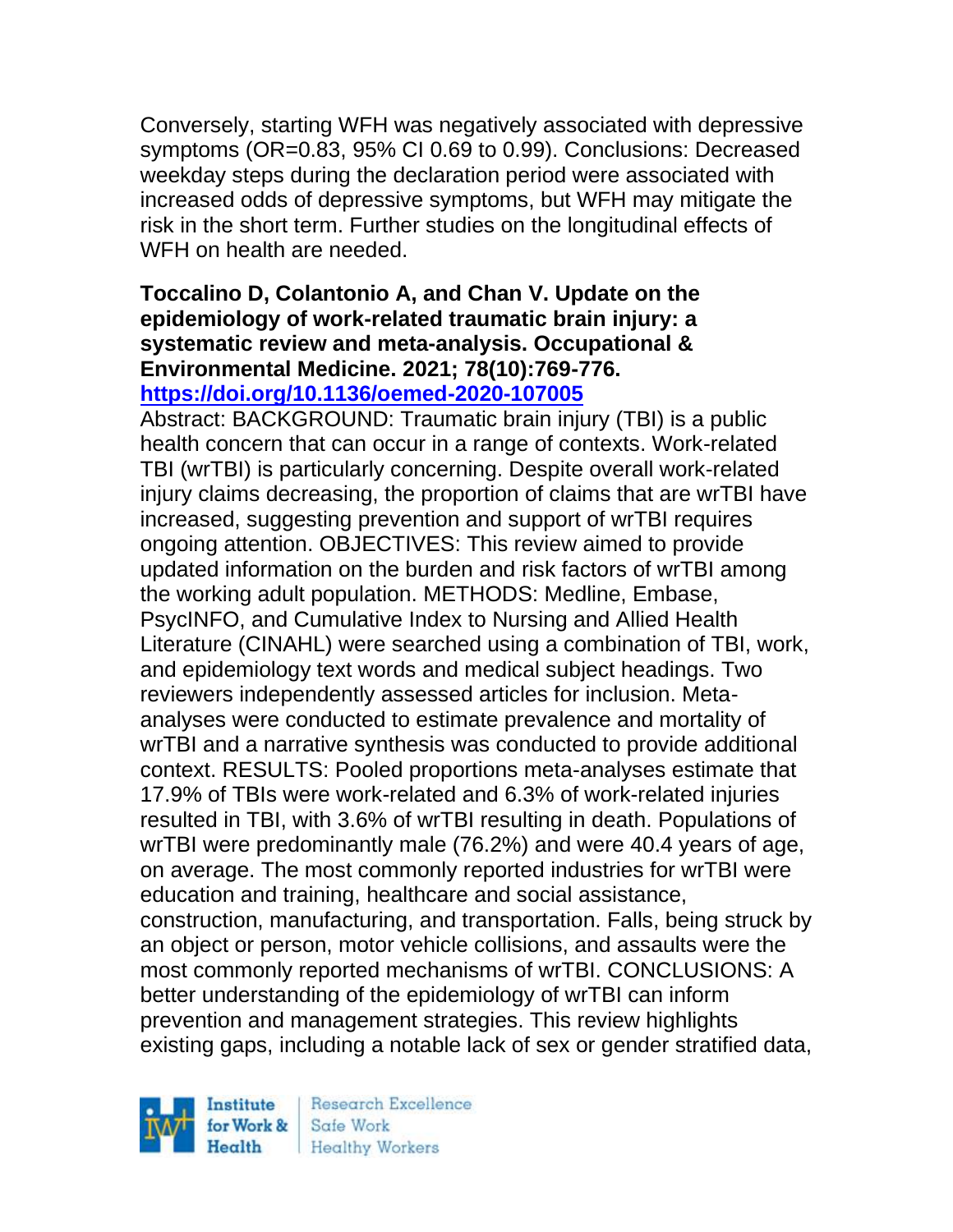to direct future investigation. PROSPERO REGISTRATION NUMBER: CRD42020169642

**Webber MP, Singh A, Zeig-Owens R, Salako J, Skerker M, Hall CB, et al. Cancer incidence in World Trade Center-exposed and non-exposed male firefighters, as compared with the US adult male population: 2001-2016. Occupational & Environmental Medicine. 2021; 78(10):707-714.** 

**<https://doi.org/10.1136/oemed-2021-107570> [open access]** Abstract: OBJECTIVE: To compare cancer incidence in Fire Department of the City of New York (FDNY) firefighters who worked at the World Trade Center (WTC) site to incidence in a population of non-WTC-exposed firefighters, the Career Firefighter Health Study (CFHS) cohort, and to compare rates from each firefighter cohort to rates in demographically similar US males. METHODS: FDNY (N=10) 786) and CFHS (N=8813) cohorts included male firefighters who were active on 11 September 2001 (9/11) and were followed until death or 31 December 2016. Cases were identified from 15 state cancer registries. Poisson regression models assessed cancers in each group (FDNY and CFHS) versus US males, and associations between group and cancer rates; these models estimated standardised incidence ratios (SIRs) and adjusted relative rates (RRs), respectively. Secondary analyses assessed surveillance bias and smoking history. RESULTS: We identified 915 cancer cases in 841 FDNY firefighters and 1002 cases in 909 CFHS firefighters. FDNY had: higher rates for all cancers (RR=1.13; 95% CI 1.02 to 1.25), prostate (RR=1.39; 95% CI 1.19 to 1.63) and thyroid cancer (RR=2.53; 95% CI 1.37 to 4.70); younger median ages at diagnosis (55.6 vs 59.4; p<0.001, all cancers); and more cases with localised disease when compared with CFHS. Compared with US males, both firefighter cohorts had elevated SIRs for prostate cancer and melanoma. Control for surveillance bias in FDNY reduced most differences. CONCLUSIONS: Excess cancers occurred in WTCexposed firefighters relative to each comparison group, which may partially be explained by heightened surveillance. Two decades post-9/11, clearer understanding of WTC-related risk requires extended follow-up and modelling studies (laboratory or animal based) to identify workplace exposures in all firefighters